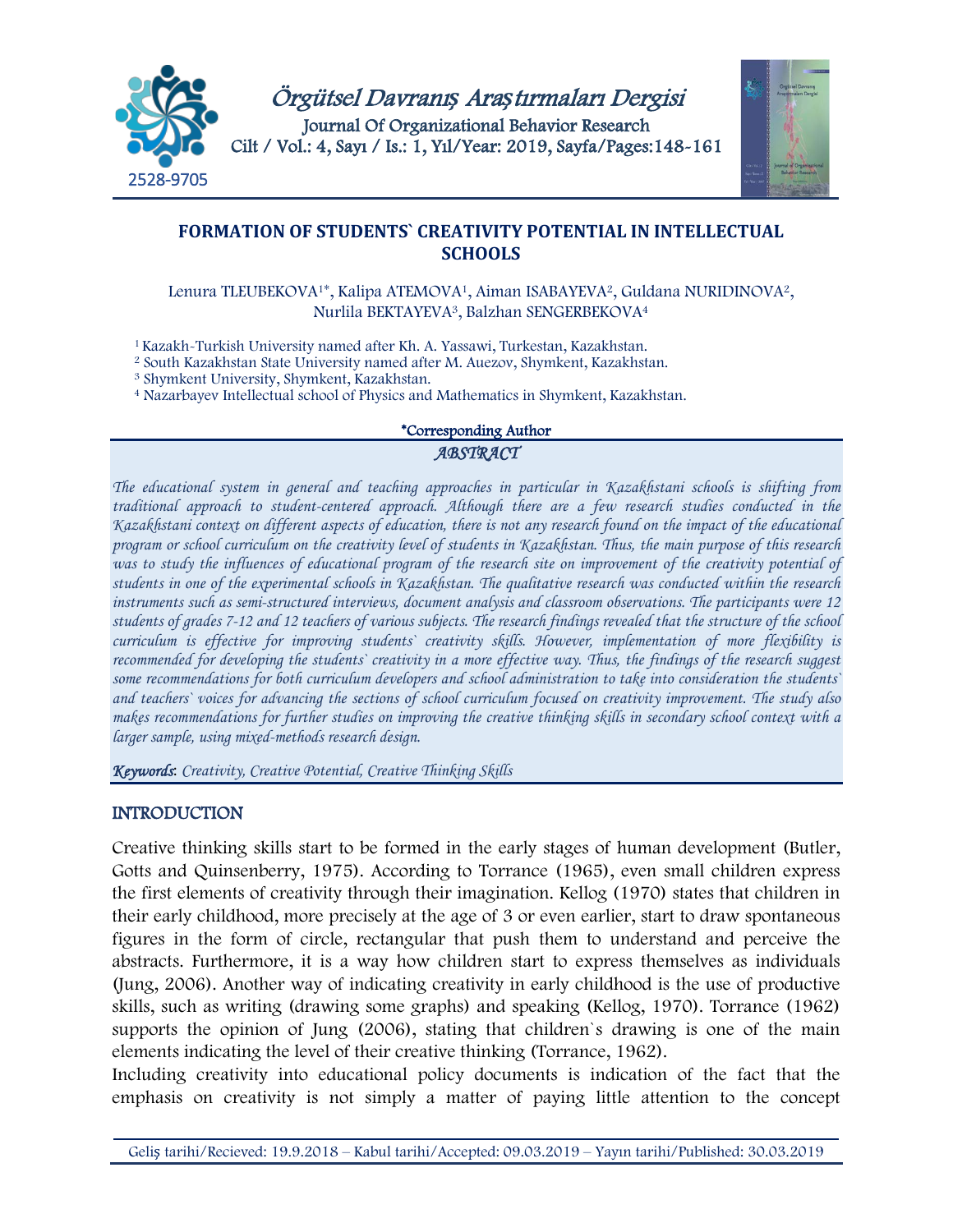#### TLEUBEKOVA et al.

(Csikszentmihalyi, 1996; Hussain, 2004) but rather it is the action which was taken. O'Donnell and Micklethwaite (O'Donnell, 1999) revised the educational program documents of 16 countries, (developed countries such as American, European and East Asian), and identified the role of arts and creativity in the education sphere. According to their research, these countries include creativity at different levels of education. Some of these countries start including creativity into the context of education from early childhood up to higher education. For instance, Canada considers "creative thinking" as one of the most essential elements in learning process, while education in Kentucky, USA is based on improving students` creative thinking skills through inventing a novel, practical ideas or products within the learning context. In addition, Korean National Curriculum outlines an educated person as "healthy, independent, creative and moral". The Government's National Development Plan in Sweden claims that education should be helpful for students to develop their creativity potential both in Pre-School and Adult Education (1997). One of the essential goals of French schools is to develop in children the "taste for creation" while they study in lower secondary schools. Furthermore, primary schools in Germany and Netherlands put the special emphasis on developing "children's creative abilities". Here, one of the significant factors improving creativity potential is the relationship of a student with the society members, especially parents as nowadays fast development of technology is one of the reasons behind less interaction with people and more interaction with computers which negative influences children`s creativity improvement (Marfuga Absatovna Absatova et al., 2018).

Moreover, rapid development of technology and increase in the use of internet for ready answers results in the lack of originality, and, thus, the technology is to be blamed for lazy communication and for diminishing our creativity in any area. According to Guardian "in fact, the web has done a great deal to kill people's creativity, from the use of emotion labels instead of words, to the proliferation of pre-determined functions to express our views (liking, sharing, and, in some cases, disliking). These new universals of human interaction promote efficient (but lazy) behaviors so that we can devote more time to consuming more content (p.112).

The above mentioned statements led us to research whether these natural creativity instincts are improved parallelly within the improvement of academic performance or academic knowledge. When children start to attend classes where the academic knowledge becomes the main focus and more important than the creativity skills, as it plays a crucial role in school standards, as well as shapes the schools` overall performance while rating the results of highstake testing. In addition, it was significant to see whether the school curriculum in the experimental school supports the students to improve their creativity skills despite the fact that it is a new experimental platform within the selected students and selected staff where the academic performance of each student is highly significant and where much more attention is given to academic knowledge of students.

According to the western literature, creativity is the crucial factor, which improves students` cognitive skills as well. These researchers state that the creative thinking is the basis of the general thinking process. Consequently, it should be stated that the students require imaginative skills to improve their academic performance. Here, Runco (2009) claims that the creative thinking is not a single way of expressing himself or herself, but it is a holistic universal process which can be noticed through different kinds and forms based on the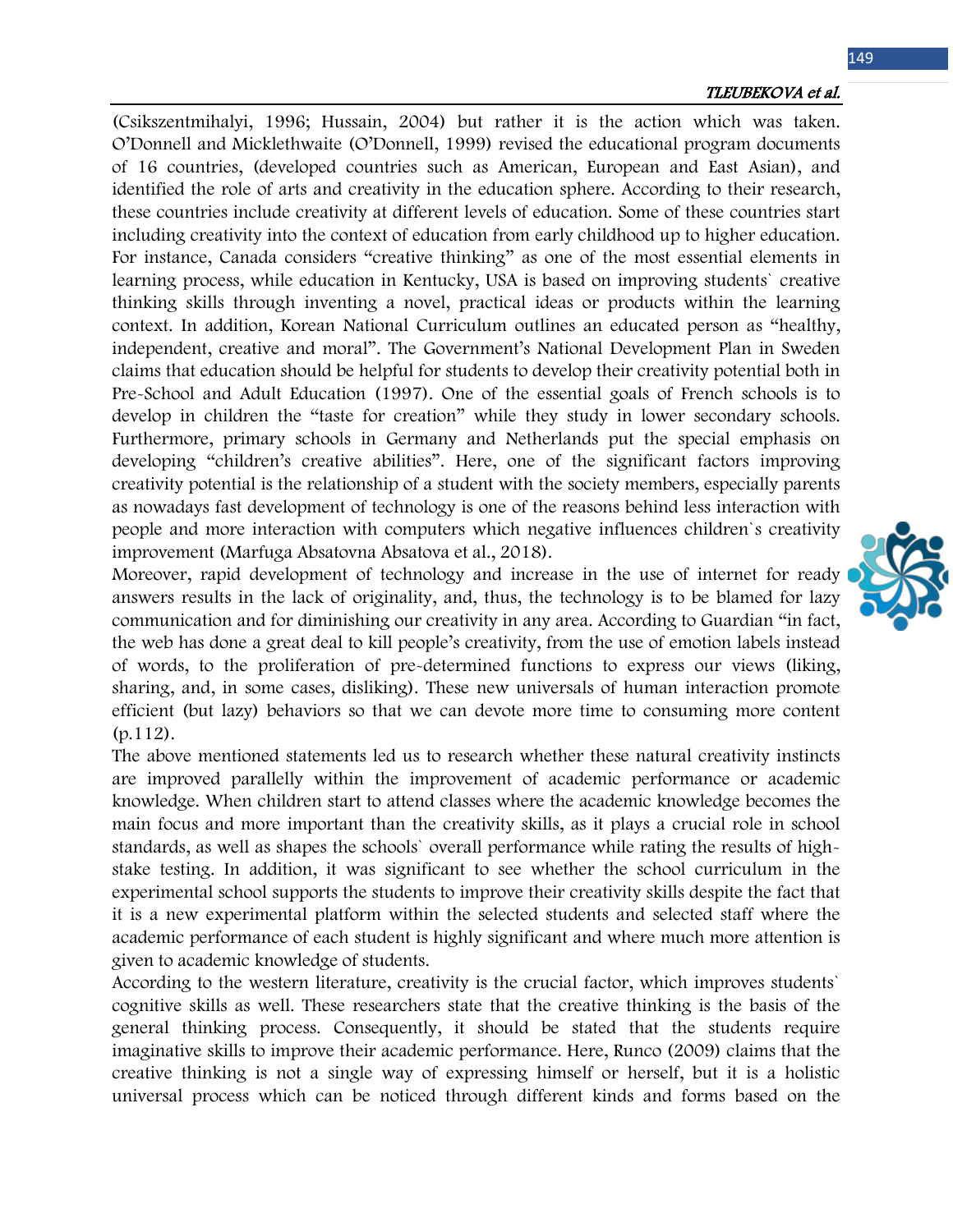students` individual skills (Runco, 2009). For instance, one student can better express his creative skills in the visual area, while the other one can express it better in the verbal area. Hence, it was important for us to study the students` creativity potential in the experimental school, where each student is gifted and unique as they have to undergo the selection process to enter the school.

Another reason for studying this particular area is the growing interest in the role of creativity in education as creative thinking is one of the factors, which can address many issues related to students` motivation or academic performance (Parkhurst, 1999). The reason for this case is that the creative potential is one of the crucial aspects, which might lead to not only high academic performance, but also economic achievement by coping with the increased competition throughout the globe. It is the case why the creativity should be used as the main focus in education within teaching and learning process (Poole, 1980). It is also important in inclusive education as there are different students with their unique skills and abilities in one classroom. Despite the fact that the education is changing currently in order to fulfill the needs and skills of each student, there is still a critique that the education is not effective enough for forming creative and original thinkers (Rogers, 1970).

# Table1: Key Features of Creativity Potential by Runco (2009) and Torrance (1962), and Jung (2006)



| Common features of creativity<br>potential | Imagination          |  |  |  |
|--------------------------------------------|----------------------|--|--|--|
|                                            | Perceiving abstracts |  |  |  |
|                                            | Creative thinking    |  |  |  |
|                                            | Original thinking    |  |  |  |
|                                            | Unique skills        |  |  |  |

Source: Runco (2009) and Torrance (1962), and Jung (2006).

Furthermore, education is blamed for 'killing' the creativity rather than improving it because of the 'spoon-fed' approach and lack of strong and professional differentiation (Parnes, 1970). One of the reasons for such critiques is that the education is mainly focused on students` academic knowledge rather than creativity. Thus, educational achievement is the main focus in schools and institutions. However, currently the criteria depicting the educational success is being changed by valuing the role of creativity in teaching and learning process. Consequently, the school curriculum has the clear sections where the improvement of students` creativity potential is considered through the academic lessons, extracurricular activities and other additional events organized within the annual plan of the school such as concerts, round table discussions, seminars, sessions, meeting with celebrities and so on. Teachers in that school highly understand the importance and role of such events. However, there is no data whether these mentioned events influence students` level of creativity. Hence, it was important for us to study the influence of these curricular and extracurricular activities on development of students` creative thinking skills. Studying the structure and impact of such events is significant for further improvement of school curriculum. Therefore, the perception of students and teachers of the experimental school about the effect of school activities on the improvement level of creative thinking skills was investigated in this study.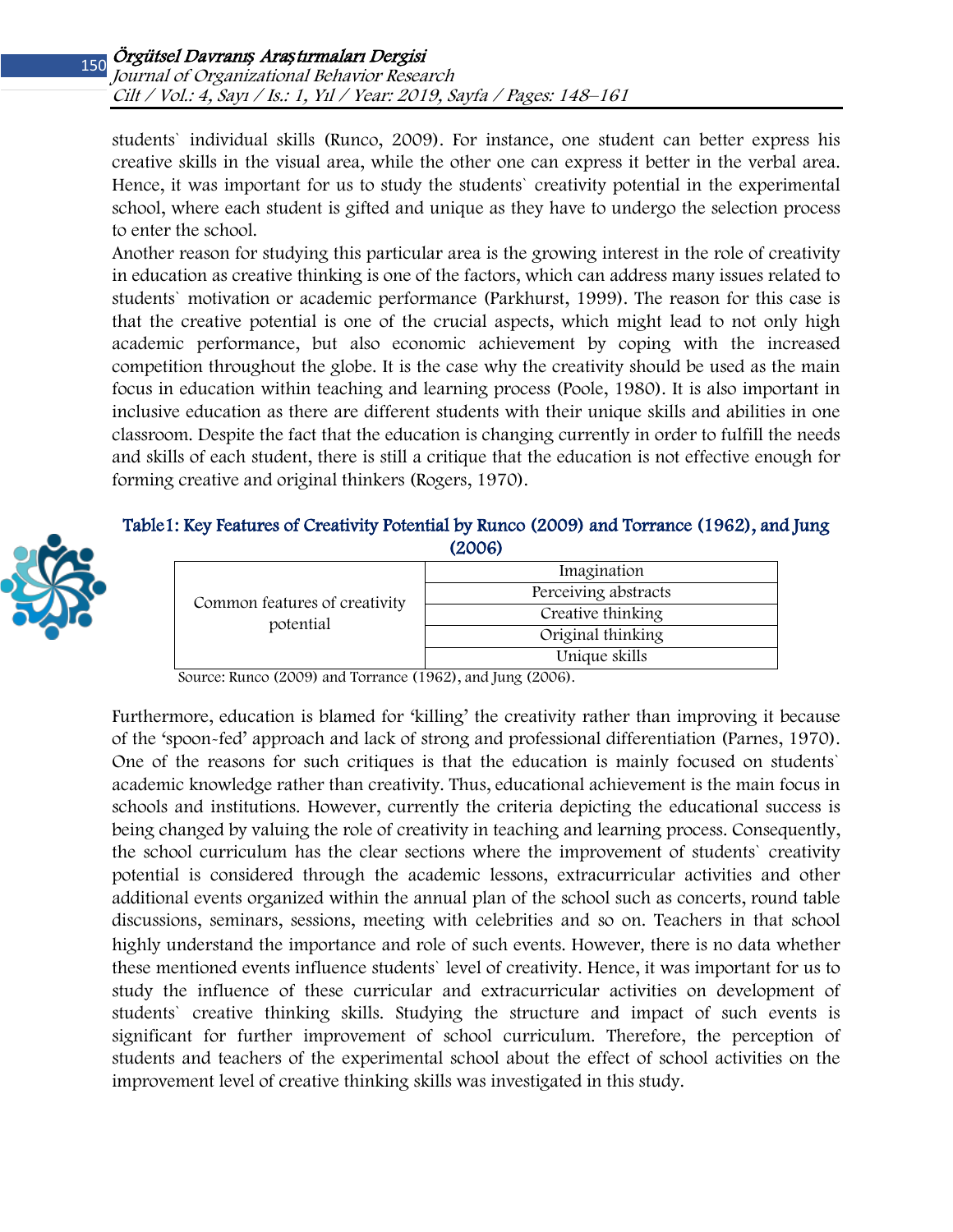Based on the analysis of the literature, a conceptual framework was developed. The suggested conceptual framework consists of the main characteristics of creativity potential and its reflection in the education process as my research is focused on investigating the creative thinking of students at the experimental school. The descriptions of creativity potential given in the conceptual framework is proposed by Arthur J. Cropley (2001). It is divided into two main sections depending on the level of the features of creativity potential: sublime creativity and everyday creativity. It was mentioned before, that teachers understand the term creativity in their own way and improve students` creativity potential in different ways for different purposes. However, it is significant that teachers meet the requirements of these levels in order to improve student creativity potential effectively and not to face any challenges and difficulties while improving it in their classrooms through different tasks and activities. Thus, in my research I analyzed how the research participants perceive, practice formative assessment in their classrooms, and what challenges they face while implementing it using the following conceptual framework.

# Conceptual Framework

# Table 2: Conceptual Framework. Adapted from "Creativity in Education and Learning", by Arthur J. Cropley, 2001

| Common features of creativity<br>potential            | Their characteristics                                                                                                                                                                                                   |  |
|-------------------------------------------------------|-------------------------------------------------------------------------------------------------------------------------------------------------------------------------------------------------------------------------|--|
| Sublime creativity                                    | People achieving widespread professional or artistic acclaim or<br>commercial success. Such products win awards like the Nobel<br>Prize, the Booker Prize, the Archibald Prize or the Pulitzer Prize<br>List of winners |  |
| Everyday creativity                                   | People who will never produce anything novel, effective and<br>ethical, i.e. the apparently paradoxical idea of creativity without<br>acclaimed products<br>Examples: knitting, flower growing, and others              |  |
| Participants of creativity<br>improvement process     | Both teachers and students<br>Peers<br>Parents<br>Curators, tutors                                                                                                                                                      |  |
| Implementation period of<br>creativity improvement    | Lessons, extracurricular activities, outside the class<br>Either inside the classroom or outside                                                                                                                        |  |
| The ways how teacher adjust<br>creativity practices   | Through long-term, mid-term and short-term lesson plans<br>School documents                                                                                                                                             |  |
| Teacher-student interaction                           | All interactions are based on:<br>Formal and informal roles                                                                                                                                                             |  |
| Motivation                                            | Can be both extrinsic and intrinsic                                                                                                                                                                                     |  |
| Factors influencing to refine<br>creativity practices | Commonly external factors                                                                                                                                                                                               |  |

Source. "The practical implications of educational aims and contexts for formative assessment", J.H. McMillan, 2010.

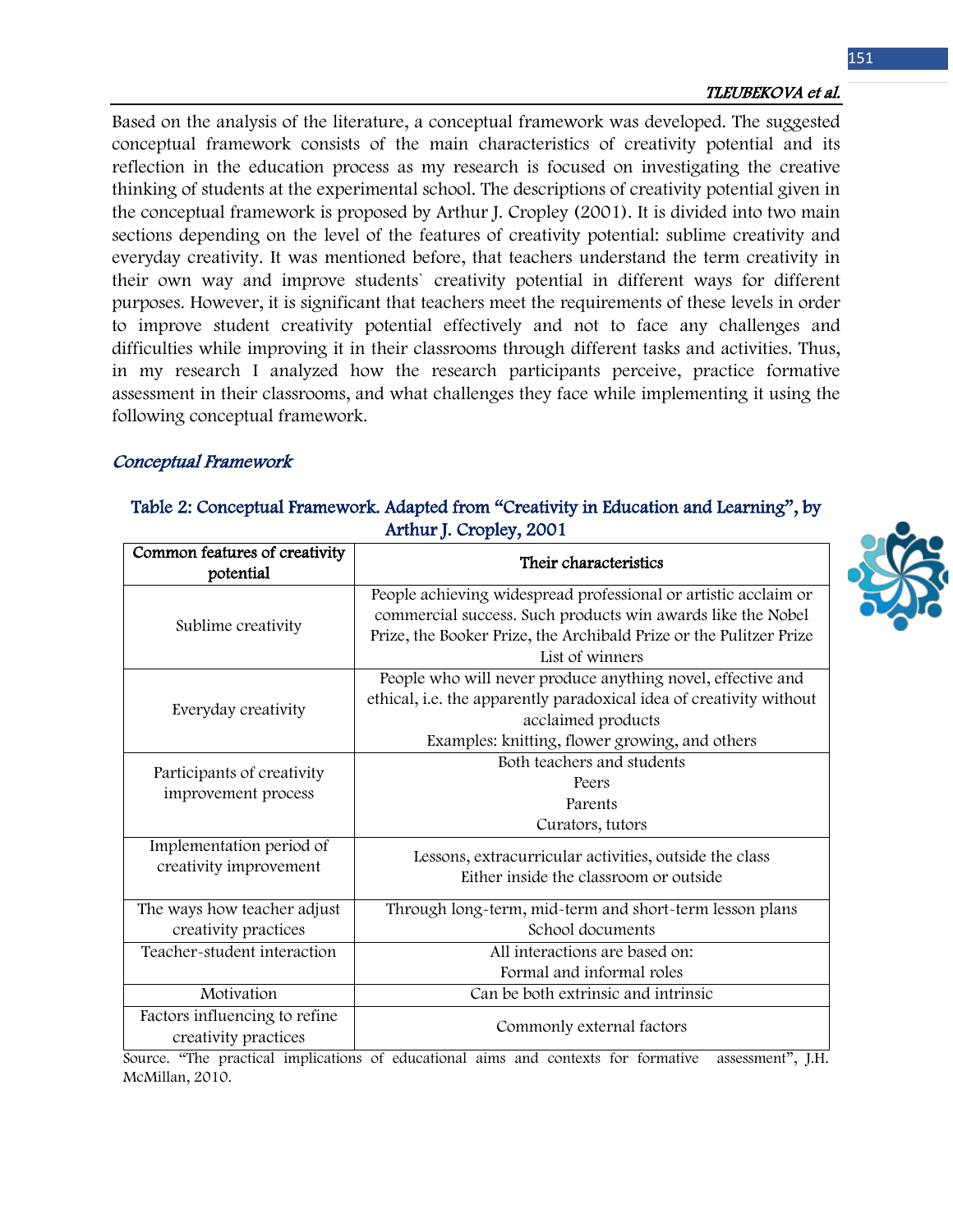#### **METHODS**

This chapter presents the methodology and research design chosen for conducting this study on the creative potential students in one of the experimental schools in Kazakhstan. It also describes the sampling strategies and participants selected to address the main research question: How does the educational program of the school contributes to the development of students` creativity skills?

# Research Design

The study employed a qualitative approach since it aimed at investigating the perceptions and practices of creativity skills within the curriculum framework through the in-depth exploration of the classroom experiences of creativity as well. Elliot and Eisner (1997) state that "qualitative inquiry can provide the double advantage of learning about schools and classrooms in ways that are useful for understanding other schools and classrooms and learning about individual classrooms and particular teachers in ways that are useful to them", which is exactly the same with the objective of the current research (Eisner, 1997). Furthermore, Elliot and Eisner (1997) claim that:

The qualitative study of particular classrooms and particular teachers in particular schools makes it possible to provide feedback to teachers that is fundamentally different from the kind of information that they are given in in-service education programs or through journal publications (Elliott, 1995).



Thus, the qualitative approach was selected for this study as we were interested in understanding in-depth the process of implementing creative thinking skills in one experimental school which is translating its best pedagogical experiences to other mainstream schools in Kazakhstan.

### Research Site

The study was conducted at one experimental school in Kazakhstan, which is already implementing student-centered approach in teaching and learning processes. The research focused on teachers` and students` understanding and practice of improving creativity skills. To be more specific, there were two reasons for selecting this research site. The first reason can be clarified by the idea that the experimental school, which is implementing the world`s best educational practices since 2013, is already disseminating its teaching and learning practices to other Kazakhstani mainstream schools. Thus, it was important for us to explore how the students of the experimental school are improving their creative thinking skills within the new educational program implemented in this school as they carry an essential role in sharing their practice and experience with their colleagues from the mainstream schools throughout Kazakhstan. The second reason for choosing this particular educational institution as the research site was that the experimental school is regarded to be convenient for the researcher because of its accessibility in terms of distance and time as well as its openness to any type of research which will contribute to the improvement of education.

#### Research Participants

The research participants and the sampling procedures employed in this study are described in this section. According to Maxwell (2013), the researcher`s purpose is not only generalizing the findings to a bigger population by using larger sample, but the purpose is to explore the phenomenon comprehensively, analyze and interpret it accurately and relevantly (Maxwell,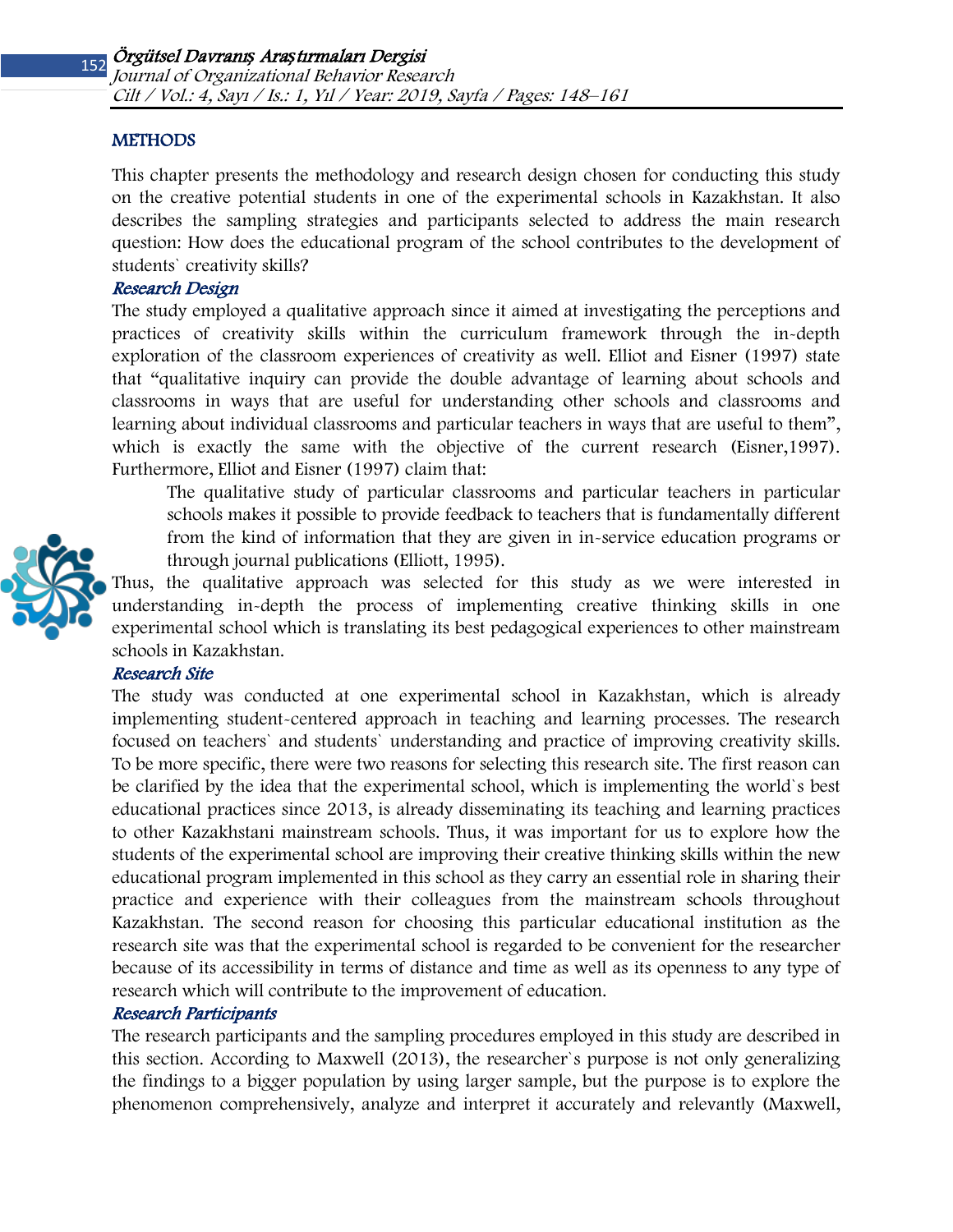1992). Furthermore, Patton claims that the sampling should not be considered as the number of participants, but as the in-depth understanding of received information (Patton, 1990). The target population of this research was the students of Grade 7-12 and teachers of different subjects in an experimental school in Kazakhstan. The study employed purposeful sampling to explore how the students and teachers of this school understand and perceive creativity and how they practice it in their school in order to improve the level of creative thinking of students. As Emmel (2013) claims, the implementation of a purposeful sampling allows a researcher to receive an opportunity to reflect on his/her findings. Furthermore, a purposeful sampling is widely implemented in qualitative research for recognizing information-rich cases by using the restricted resources successfully and by choosing participants who are wellinformed and experienced in the concerned topic. For these reasons, we used purposeful sampling and invited teachers of different departments and students of grades 7 to 12 to voluntarily participate in this research. After recruitment process, 12 teachers of different departments (1 teacher from each department) were selected whose work experience is 1 to 6 years in the experimental school and the students who have been studying at this school for 1 to 6 years (grade 7 to 12). While selecting the research participants, representation of both genders (male and female) and Grades from 7 to 12 was ensured.

#### Data collection instruments

Considering the nature of a qualitative approach which gives each research participant an opportunity to thoroughly explain his/her experience, the study included semi-structured interviews, observations and document analysis as data collection instruments. The semistructured interviews allowed each research participant to share his/her own viewpoints on, and approaches to, the use of creative thinking skills in a detailed way while classroom observation and document analysis provided me an opportunity to study continuing practice of improving creativity in the participating classrooms.

#### Semi-structured interviews

The interview questions were initially structured to inquire about the approaches used by the teachers and school administration to improve the creativity skills of students. According to Gavora (2006), the semi-structured interview is considered to be more flexible and adaptive, taking into account the fact that the interviewer can create and avoid questions during the interview with the purpose of adjusting to the topic (Gavora, 2006). What is more, the semi-structured interviews are regarded to be suitable and used mainly with small groups to examine the specific situations since they provide deeper insight to perceptions and opinions of people. Consequently, this leads to more effective way of data collection process. Therefore, semi-structured interviews were implemented in the research as the study focuses on the particular group of teachers experiencing the practice of creativity in their classes. Furthermore, this research instrument provided the researchers with trustworthy relationships with the research participants which is one of the significant part of any study. The language of the interviews was selected according to the wishes of research participants as the research participants` mother tongue differed from each other (Kazakh, Russian, English).

### Classroom observations

The researcher conducted one classroom observation for each teacher and one classroom observation for one student in order to examine ongoing practices of improving the creative thinking skills in the participating classrooms. The researcher conducted the classroom

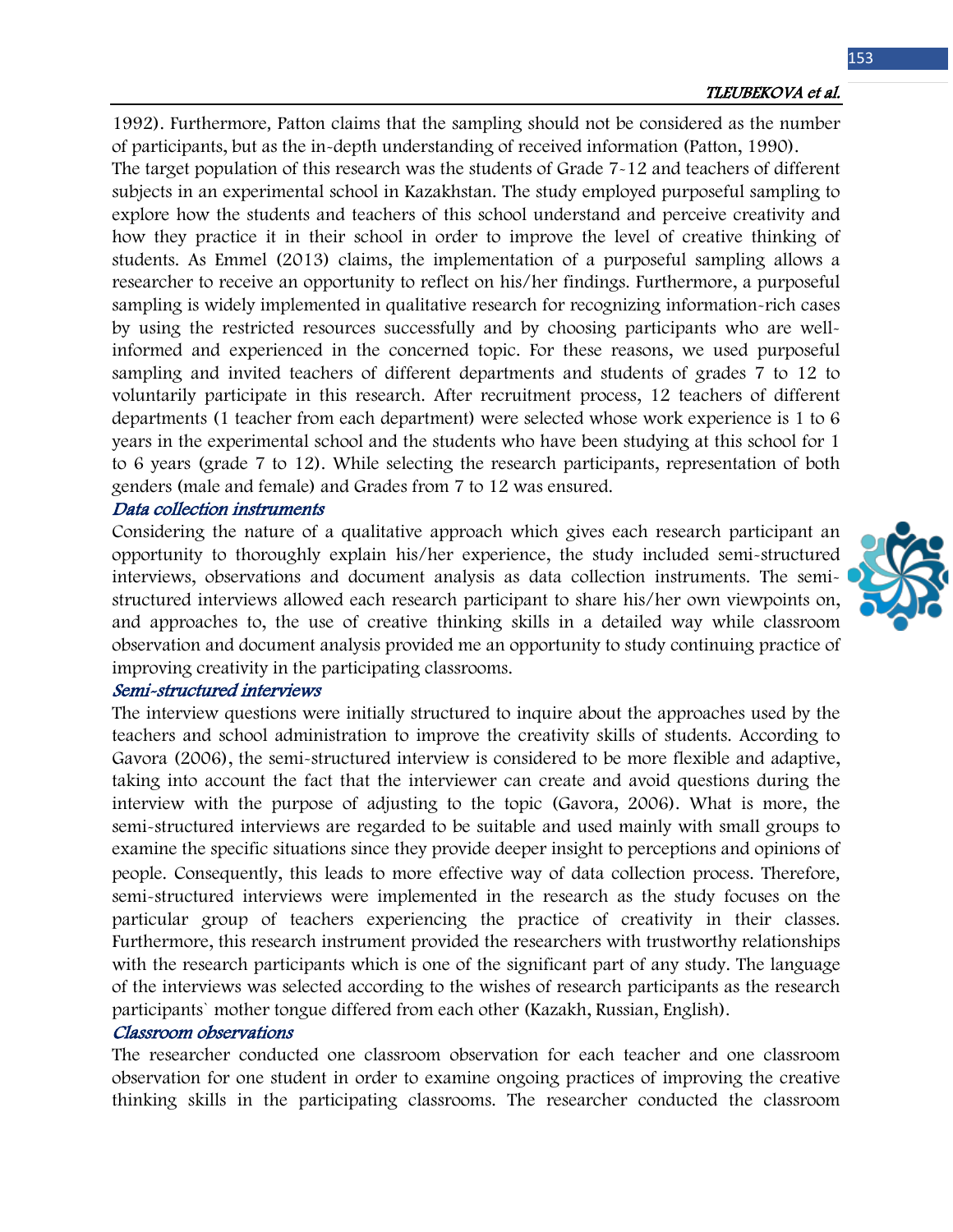observations in order to cover the following objectives: 1) to support or enhance interview data about the participants' perceptions of creativity and practices of improving creative thinking skills; 2) to see if the match and mismatch between research participants` perceptions and practices of improving the creativity potential; 3) to understand the creativity practices and challenges more profoundly. Furthermore, the observation provided me with an opportunity to reveal a real picture of classroom situations regarding the perception and practice of creativity improvement.

# Document analysis

The next instrument of the research was document analysis. Within the document analysis, the researcher studied the school`s policy, curriculum, course plan, as well as the mid-term and short-term lesson plans of interviewed teachers as these documents reflected the strategies and the ways of improving the students` creativity potential.

# **RESULTS**

The focus was about teachers` and students` understanding of creativity and their perceptions on the impact of school activities and lessons on the improvement on creative thinking skills. According to the collected data, it was revealed that almost all research participants, students and teachers, have a positive attitude and perception about the use of creativity and the ways of its improvement in the experimental school.



# Table 3: General Data about Research Participants

| Group 1: More experienced teachers |               |                                      |                                       |  |  |
|------------------------------------|---------------|--------------------------------------|---------------------------------------|--|--|
| $N_2$                              | Participant   | Time period of work and study        | The areas of improving the creativity |  |  |
|                                    |               | in the experimental school           | potential                             |  |  |
| $\mathbf{1}$<br>Participant A      |               | 4,5 years                            | Lessons, extracurricular activities,  |  |  |
|                                    |               |                                      | research and project works            |  |  |
| $\overline{2}$<br>Participant B    |               | 4,5 years                            | Lessons, extracurricular activities,  |  |  |
|                                    |               |                                      | research and project works            |  |  |
| 3<br>Participant C                 |               | 4 years                              | Lessons, extracurricular activities,  |  |  |
|                                    |               | research and project works           |                                       |  |  |
| Participant D<br>$\overline{4}$    | 4 years       | Lessons, extracurricular activities, |                                       |  |  |
|                                    |               |                                      | research and project works            |  |  |
| 5<br>Participant E                 | 3 years       | Lessons, extracurricular activities, |                                       |  |  |
|                                    |               |                                      | research and project works            |  |  |
| 6<br>Participant F                 | 3 years       | Lessons, extracurricular activities, |                                       |  |  |
|                                    |               |                                      | research and project works            |  |  |
| Group 2: Less experienced teachers |               |                                      |                                       |  |  |
| $\overline{7}$                     | Participant G | 2 years                              | Lessons, extracurricular activities   |  |  |
| 8                                  | Participant H | 2 years                              | Lessons, extracurricular activities   |  |  |
| 9                                  | Participant I | 1,5 years                            | Lessons, extracurricular activities   |  |  |
| 10                                 | Participant G | 1 year                               | Lessons, extracurricular activities   |  |  |
| 11                                 | Participant K | Less than 1 year (novice             | Lessons, extracurricular activities   |  |  |
|                                    |               | teacher)                             |                                       |  |  |
| 12                                 | Participant L | Less than 1 year (novice             | Lessons, extracurricular activities   |  |  |
|                                    |               | teacher)                             |                                       |  |  |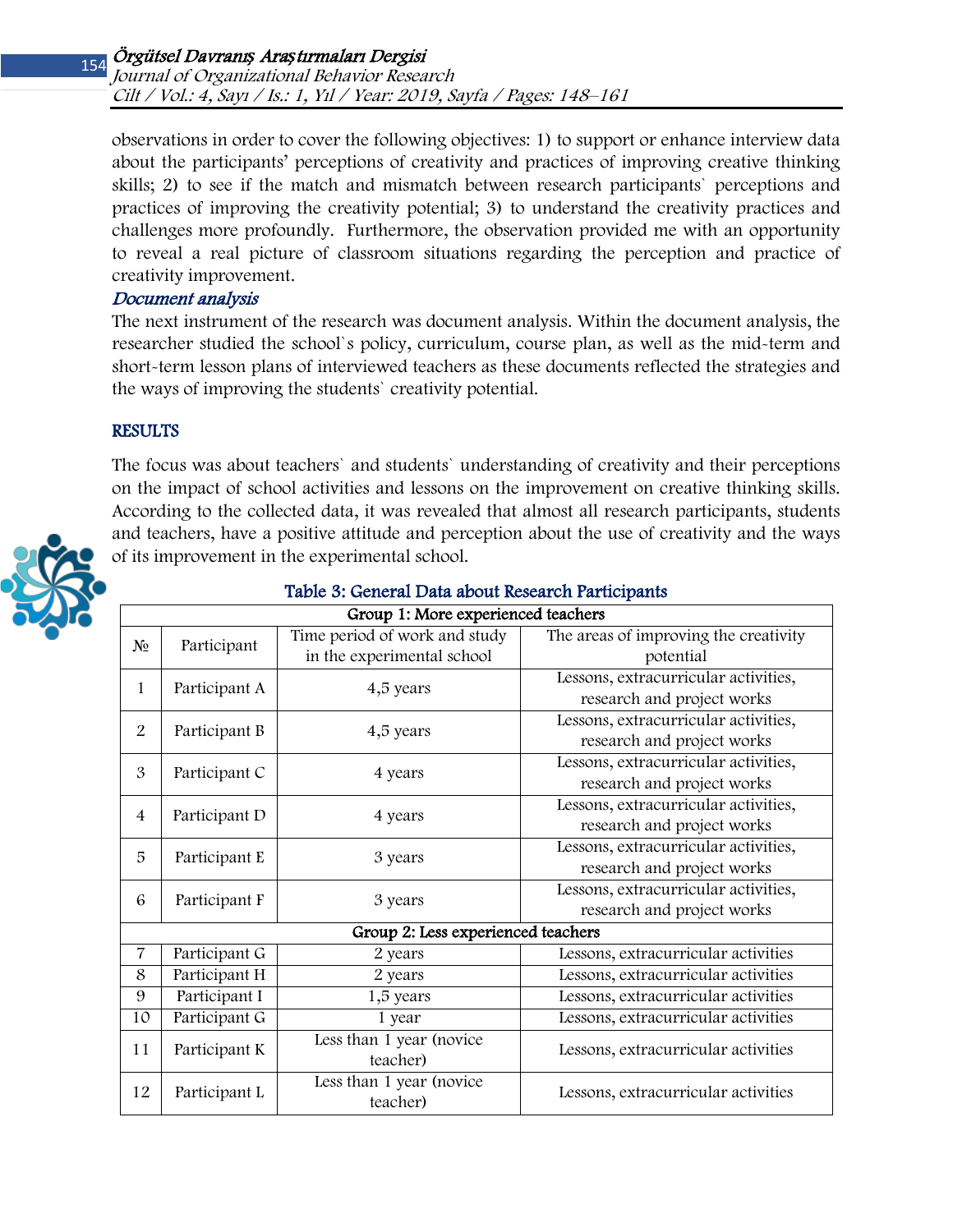155

| Group 3: Grade 7-9 students |                               |               |                                  |  |  |
|-----------------------------|-------------------------------|---------------|----------------------------------|--|--|
| 1                           | Participant<br>A1             | Up to 1 year  | Inside and outside the classroom |  |  |
| 2                           | Participant<br><b>B1</b>      | Up to 1 year  | Inside and outside the classroom |  |  |
| 3                           | Participant<br>C <sub>1</sub> | Up to 2 years | Inside and outside the classroom |  |  |
| $\overline{4}$              | Participant<br>D <sub>1</sub> | Up to 2 years | Inside and outside the classroom |  |  |
| 5                           | Participant E1                | Up to 3 years | Inside and outside the classroom |  |  |
| 6                           | Participant F1                | Up to 3 years | Inside and outside the classroom |  |  |
|                             | Group 4: Grade 10-12 students |               |                                  |  |  |
| $\overline{7}$              | Participant<br>G1             | Up to 4 years | Inside and outside the classroom |  |  |
| 8                           | Participant<br>H1             | Up to 4 years | Inside and outside the classroom |  |  |
| 9                           | Participant I1                | Up to 5 years | Inside and outside the classroom |  |  |
| 10                          | Participant J1                | Up to 5 years | Inside and outside the classroom |  |  |
| 11                          | Participant<br>K1             | Up to 6 years | Inside and outside the classroom |  |  |
| 12                          | Participant L1                | Up to 6 years | Inside and outside the classroom |  |  |



Commonly, the research participants' positive perception was revealed through their special emphasis on the positive impact of promoting creativity on students` motivation, enthusiasm, and learning. This can be evidenced by the participants' responses to the question about their general understanding about creativity, as some of them stated:

In my point of view, creativity is the only thing which makes both students and teachers feel happy, motivated and enthusiastic about the thing that they are teaching or learning. The lessons become more interesting when the teachers use creative methods and approaches such as learning the concepts through drawing, songs and imagination. And it usually happens in our school (Participant F).

Actually, creativity is everything happening in the class: the way we introduce the topic to students, the way we demonstrate our knowledge to students, the way we ask questions to students and many other things. Creativity is not just singing a song or dancing, it is a holistic concept which has many indicators. And many of its indicators are being demonstrated successfully by both teachers and students in our school (Participant C).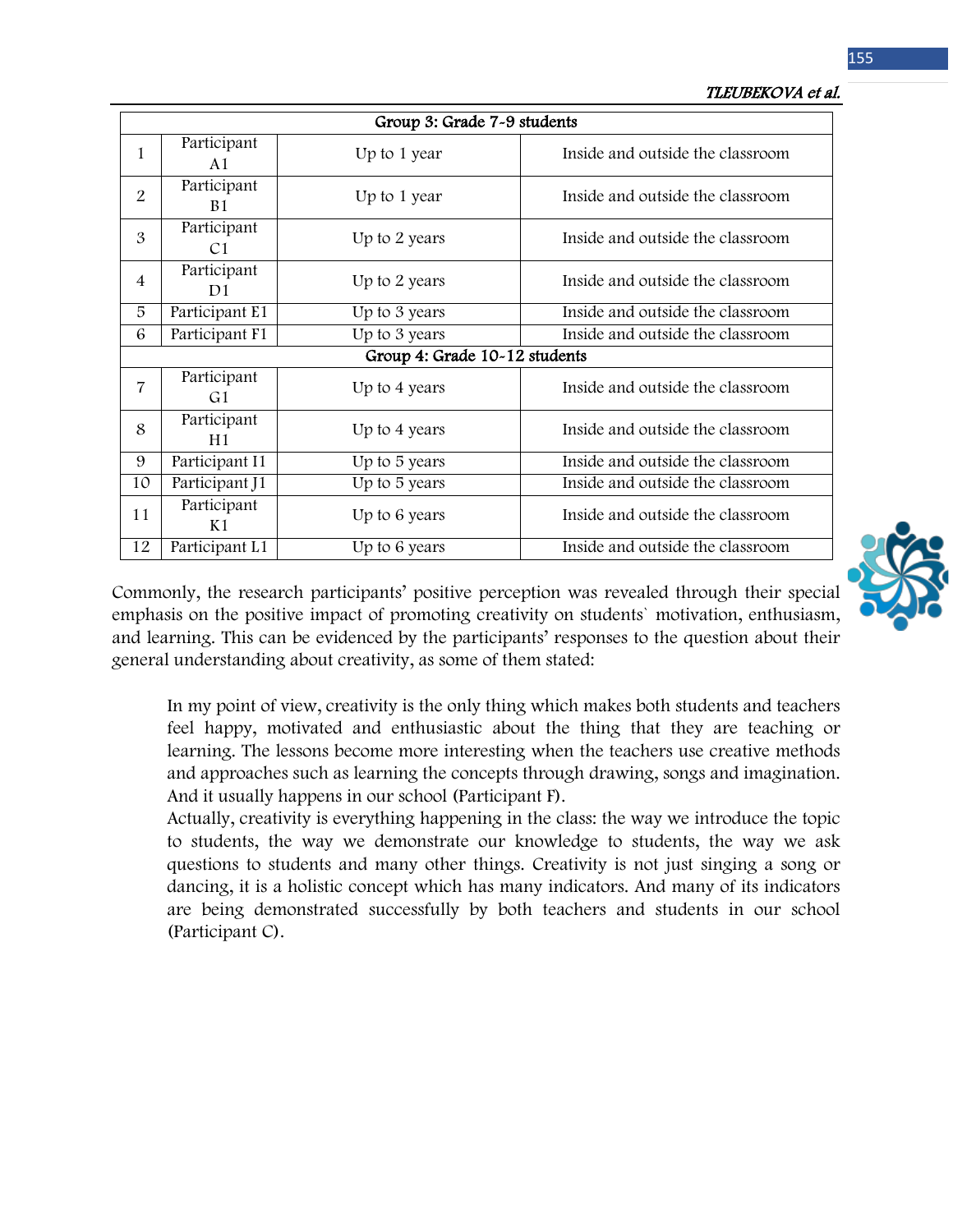# Örgütsel Davranı*ş* Ara*ş*tırmaları Dergisi

Journal of Organizational Behavior Research Cilt / Vol.: 4, Sayı / Is.: 1, Yıl / Year: 2019, Sayfa / Pages: 148–161



# Diagram 1: The Impact Percentage of School Activities on Students` Creativity Potential



The above diagram presents the results of interview findings. According to research participants, both teachers and students, the lessons in the experimental school carry a big role in enhancing students` creativity skills. Research participants claim that most of their time in school spent on lessons, so the lesson is the main source of creativity potential. The creativity skills of students are improved through various tasks, problems, projects, role-plays, debates, games and other activities conducted during the lesson. Teachers and students shared their opinions on which strategies to implement so that they can effectively improve the creative potential of students:

**Participant E.** I believe that embrace creativity is a significant part of learning and teaching process. Because of it teachers need to create a classroom that recognizes creativity. Teachers may use different ways of solving a problem, or creative solutions to situations, which are met in the real life.

**Participant A.** In my lessons I try to use the most effective strategies. I am aware of the works of Torrance who offered the most effective ways of improving students` creativity potential. He considered meta-analysis as the most effective way to teach creativity. So I also try to implement it in my lessons.

**Participant L.** If we want to improve our creativity potential, then we must be aware during discussions. If you noticed some students ask more questions than the others. Of course, sometimes it is time consuming and sometimes it is boring to answer all the questions. However, as a teacher we need to involve such students in discussions and invite them separately to answer some of their questions so that their questions will not be left unanswered.

In order to see the connection and correlation between the answers of teachers and students as well as to investigate the topic from deep roots, the same question was asked to students. The purpose was to hear the students` voice and understand which of the strategies that teachers

156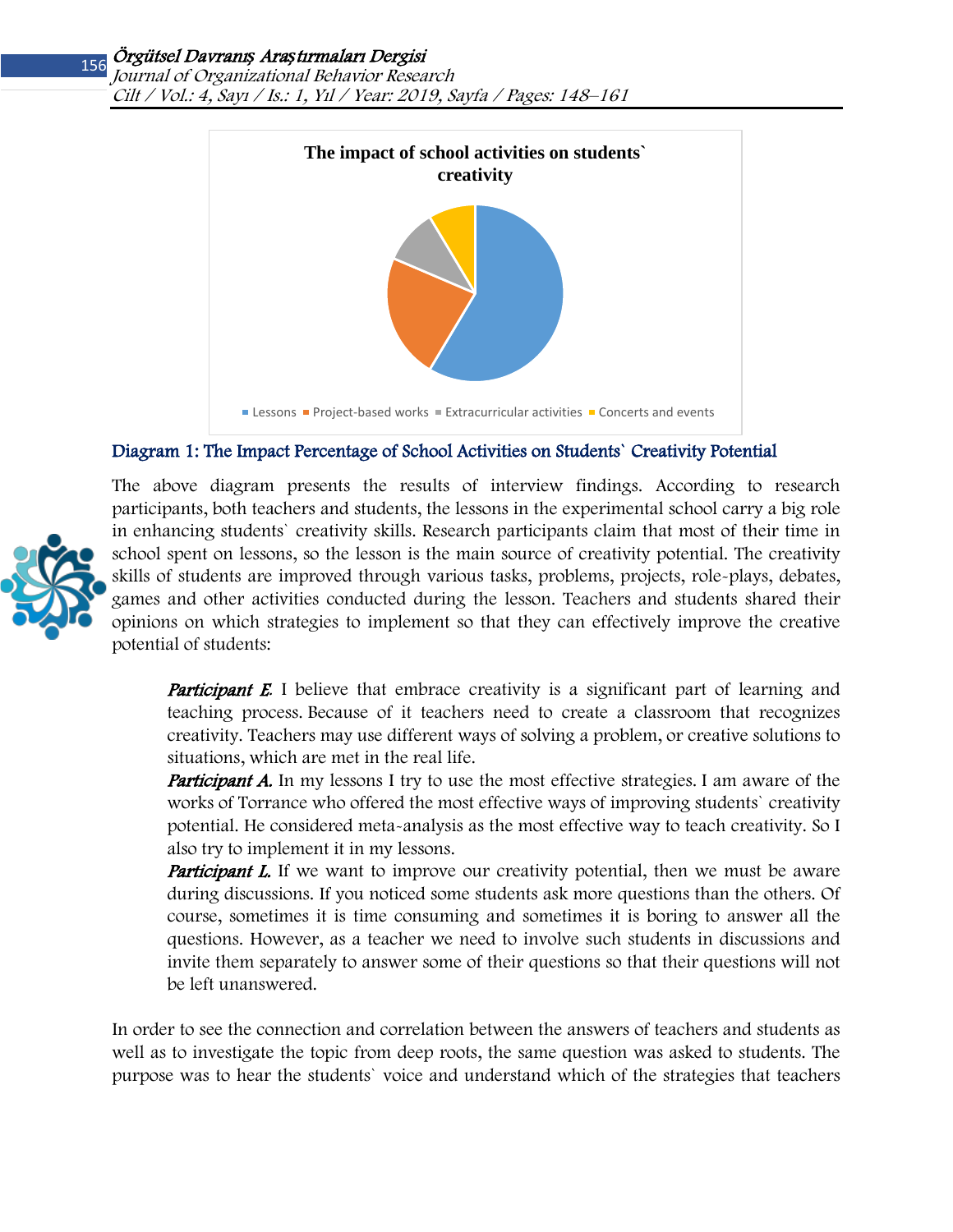implement for improving students` creativity potential is more effective according to students as they are the main focus of my research area.

**Participant G1.** In my point of view, when teachers give us any type of task during the lesson, no matter which subject it is, teachers should evaluate not only the final result, but the process of solving the problem should be evaluated too. For example, a student may not have a correct answer to one task, but the process when he wanted to find the answer and sis some steps should be assessed. I believe that it will motivate us more and help us to become more creative.

**Participant A1.** I think that students should establish more freedom in class. Students should not be afraid to give one particular answer. They should use their creativity and answer the question in the way how she or he sees right.

**Participant K1.** Of course, creativity builds confidence. And when teachers improve our creativity, we start to take ownership of our own learning. Thus, teachers could give us more tasks to design a project, for example, or an exhibition of our final projects. While doing these works, students become so proud of their final work and they learn much information from the presentations of their peers.



Diagram 2: The Grades` Involvement Percentage of School Students in Extracurricular **Activities** 

The above diagram shows the involvement percentage of students of Grade 7-12 in the extracurricular activities involving various clubs such as foreign language clubs, pottery clubs, robotics, ICT designing clubs, concerts, meeting with well-known celebrities in the sphere of Arts, politics and science as well as self-governance activities. Self-governance contributes to the improvement of students` freedom to develop their talents and make decisions, while freedom helps students to become more responsible (Anara et al., 2018).

**Participant C1.** In my point of view, teachers should always encourage curiosity. They must remember those times when they were students and wonder what is important to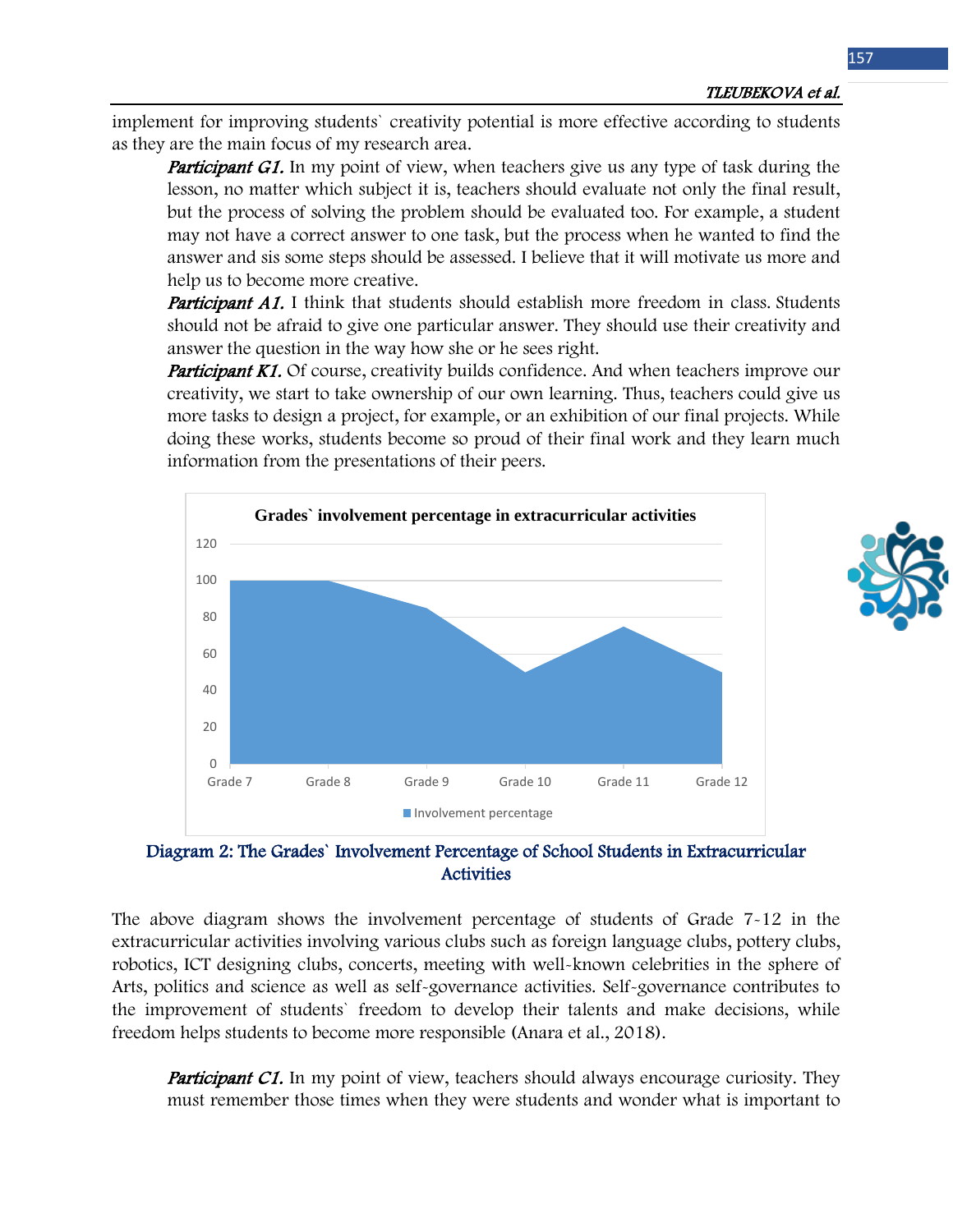students. Because if they choose a material or task which is interesting to students then it will help us to like the subject that he or she teaches. Learning will become easier. So in other words I would say that creativity should be promoted by taking into account students` motivation and viewpoints.

However, it was revealed that despite the fact that all research participants have a positive perception about the creativity practices during lessons and extracurricular activities, some of them still have some complains about the way how the creativity should be improved:

It is good that the educational program of our school promotes the improvement of not only our academic knowledge, but it pays a special attention to the development of our creativity. Generally, it is achieved during the lesson by playing some games, drawing, singing songs or creating something new, making new designs, creating robots, working in the laboratory, conducting experiments and so on. Furthermore, we have an opportunity to organize a concert where every student can participate, we have a lot extracurricular and sport activities which really improve our creativity. However, sometimes it is too much, especially when we need to prepare for our exams, it becomes extremely difficult to manage our time. I would say that everything should be done and conducted with the agreement and opinion of students. For example, some activities that is aimed at improving creativity should be cancelled.





Diagram 3: The Correlation Difference in Students` Academic Performance and Creativity Interests

From here, one can understand that despite the fact that formation of the creativity skills of students in the intellectual school which is considered to be the experimental arena for the whole Kazakhstani schools is well-organized and well-structured, it needs further advancement taking into consideration not only the opinions of students, but also their individual skills, abilities and needs in order to avoid time-management problems, complains of students on the set deadlines and other issues. In general, creativity should not be considered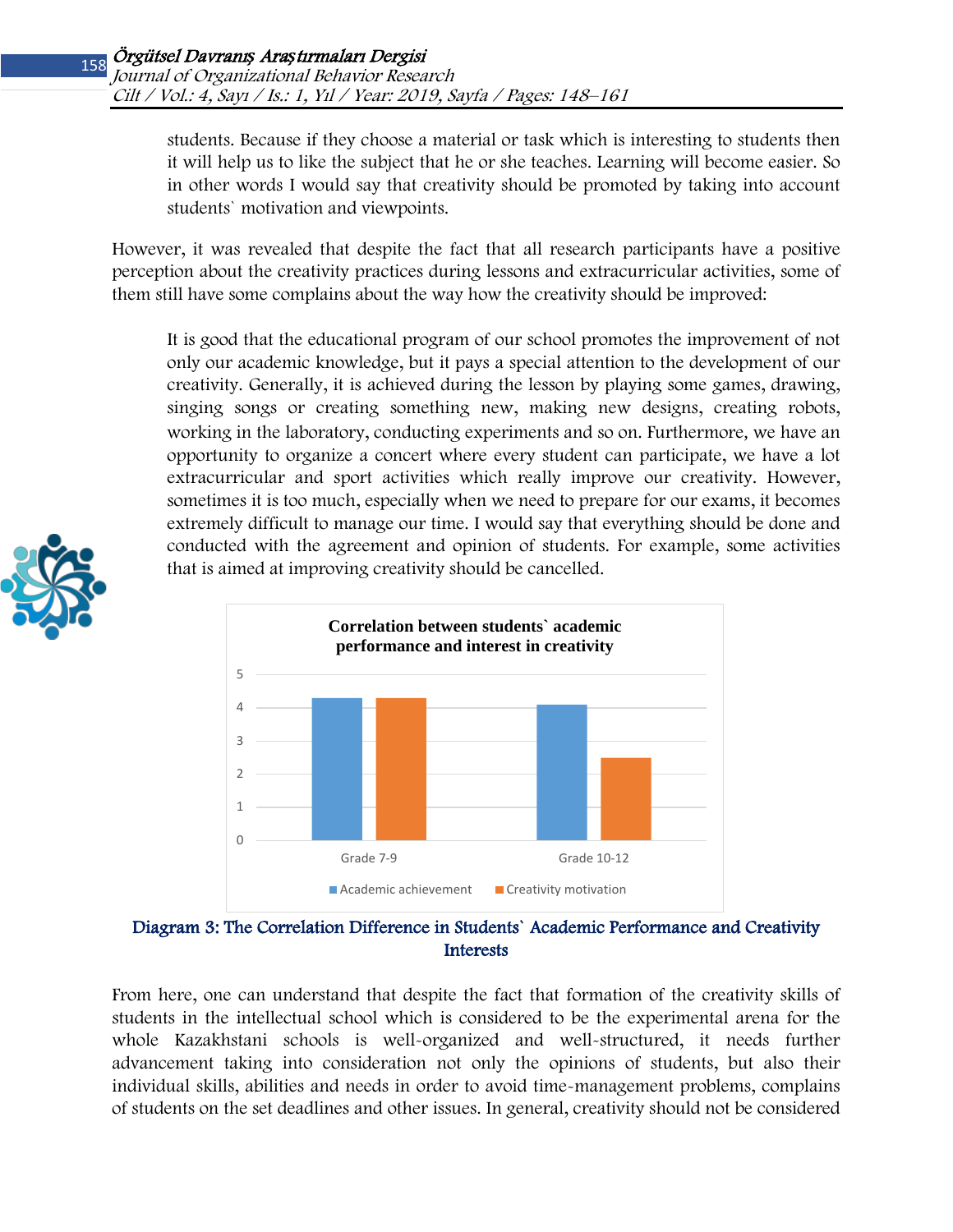#### TLEUBEKOVA et al.

as only singing a song, dancing, drawing or painting, it is also how the students deal with tasks, how they analyze any situation and how they come to conclusion. Thus, the students` creativity is not only formed through the extracurricular activities such as clubs, games or round tables, but mainly it is formed during the lessons as well. It means that the teachers need to be professional and competent enough in order to improve students` creative thinking skills using the time allocated for lessons effectively.

#### **CONCLUSION**

To sum up, creativity should not be described as a specific skill, but rather everyone should understand that it is a holistic process, which may occur and be presented in various forms and shapes. Here, the role of teachers is highly significant as they are the ones who promote creativity during the school day and affect students` creativity after classes as well. It is a common problem and challenge for teachers to identify the students` creativity level and interest on time and improve it further as it will lead to a better formation of students` creativity skills according to their individual personalities and interest areas.

One of the most common research finding was that students face problems in timemanagement and overload caused by planned events in curriculum. These events are, actually, focused on improving students' creativity potential and take place in the form of clubs, student meetings, round tables, seminars, concerts, coaching, competitions, debates, TEDx, READx, and other sport events. Despite the fact that these events help students to improve themselves on different sides, there is a common complaint from students` side about the lack of flexibility in attending these activities. Students have to attend these events according to their interest or motivation, not by someone`s order as taking part in such events by someone`s force will not improve or form students` creativity but, on the contrary, it will lessen their motivation and interest in the particular area. Thus, it is highly significant to take into consideration both students` and teachers` voice while creating an annual plan of school and curriculum as it will provide students with more flexibility and sense of being heard.

Based on the above mentioned conclusions, the following recommendations are done:

First, there should be a close relationship and cooperation among student-teacher-parentcurator-student. This circle helps teachers be aware of the individualistic features, skills, abilities and interest areas more profoundly. It also gives a holistic picture of the students` creativity potential. Parents should play the key role in communicating with school by giving detailed and proper information about their children`s interests and hobbies. This will help school community to better analyze the needs and abilities of each student. Thus, parents should be given more responsibility on students` development.

The next recommendation is to organize systematic workshops for teachers on forming students` creativity potential based on students` individual features. Although the teachers are aware of the significance of forming creativity potential in their classrooms, they have some challenges in their daily practices. The main reason behind this case is that teachers lack professional competence on identifying students` needs and development trajectory. Another reason is that some teachers do not perceive creativity as a holistic approach, by being focused on some elements of creativity such as games, songs and art. While teachers are able to create the above mentioned events and develop students` creativity, they commonly face challenges in improving their creativity within the academic lessons.

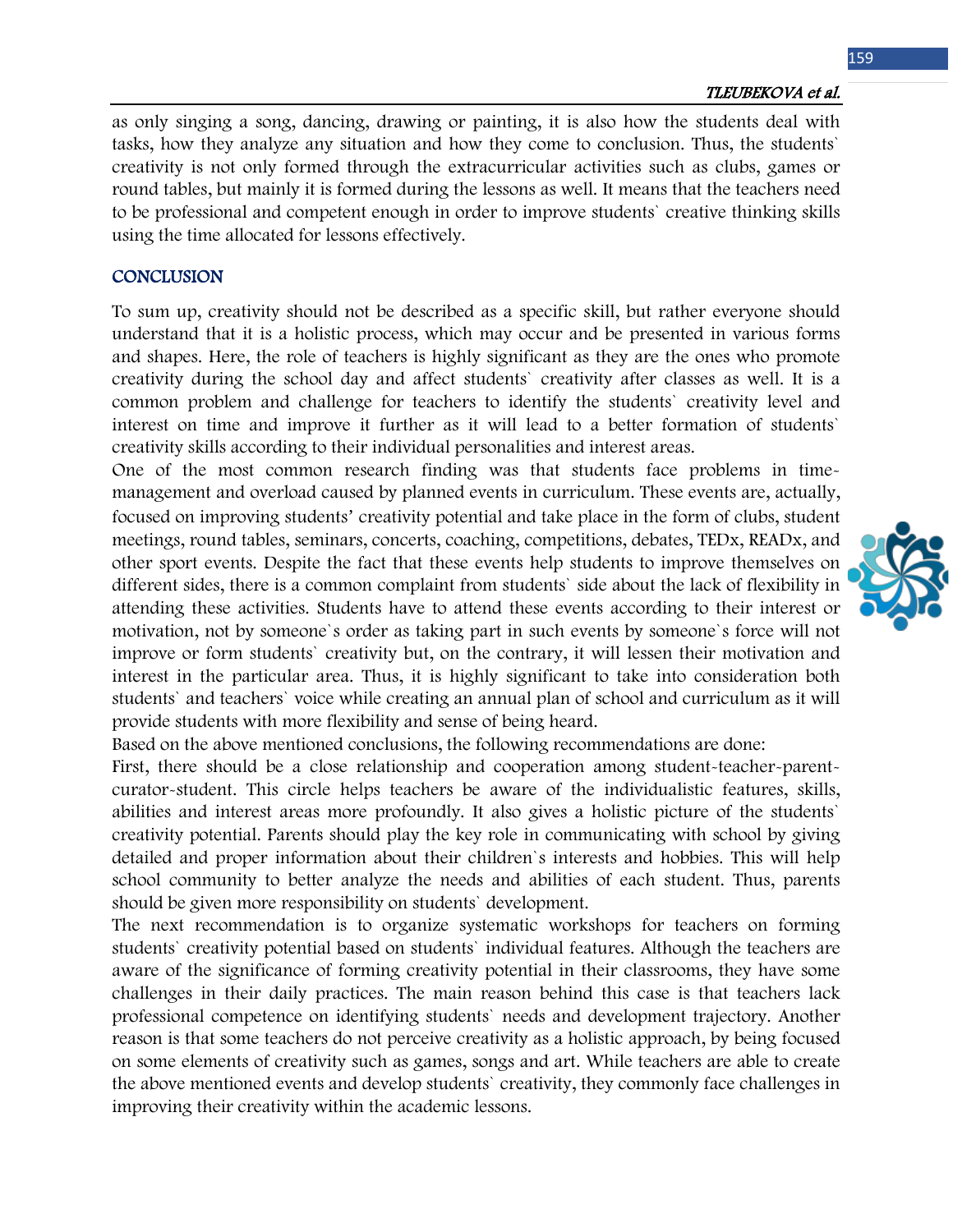It was also revealed that generally most teacher training programs on creativity improvement contribute to the improvement of teachers` theoretical knowledge rather than practices. For instance, all teachers recognize the importance and role of creativity as well as advantages, but the research revealed that they have still difficulties while practicing it: identifying students` creativity level, interest area, talent and working on it. According to this statement, participants claim, more professional development sessions are theory-based and little opportunity is given to practice it in the real classroom. Thus, teachers believe that they need more practiceoriented courses to improve their practices on the formation of creativity.

Based on the findings of the present research, some suggestions can be made for further research. As the present study focused on formation of students` creativity at the intellectual schools only, the future studies may include a larger sample involving various schools such as primary and secondary schools in order to see contextual differences and factors impacting the formation of students` creativity potential.

#### References

- Anara Alimbekova; Saltanat Abildina; Issatay Utebayev; Kalipa Atemova, Student Self Governance as a factor for professional leadership development in the system of higher education, Revista ESPACIOS. ISSN 0798 1015 Vol. 39 (Nº 35), 2018
- Butler, L.A., Gotts, E.E., & Quinsenberry, L.N. (1975). Early childhood programs. Columbus, OH: Charles E. Merill.
- Eisner, E. W. (1997). The promise and perils of alternative forms of data. Educational researcher, 26(6), 4-10.
- Elliott, A. R. (1995). Foreign language phonology: Field independence, attitude, and the success of formal instruction in Spanish pronunciation. The modern language journal, 79(4), 530-542.
- Gavora, P. (2006). Sprievodca metodológiou kvalitatívneho výskumu. Regent.
- Jung, C.G. (2006). Analitik psikoloji [Analytical psychology]. (2nd ed.; E. Gurol, trans.). Istanbul, Turkey: Payel Yayinevi.
- Kellog, R. (1970). Analyzing children`s art. Mountain View, CA: Mayfield.
- Marfuga Absatovna Absatova, Sabira Nishanbaeva, Toleuzhan Baibolovna, Nurpeisova, Kalipa Tursunovna Atemova, Experimental Study on Family Formation and Moral Values of Students, Journal of Intellectual Disability - Diagnosis and Treatment, 2018, 6, 84-88
- Maxwell, J. (1992). Understanding and validity in qualitative research. Harvard educational review, 62(3), 279-301.
- Parkhurst, H. (1999). Confusion, lack of consensus, and the definition of creativity as a construct. Journal of creative behavior, 33, 1-21.